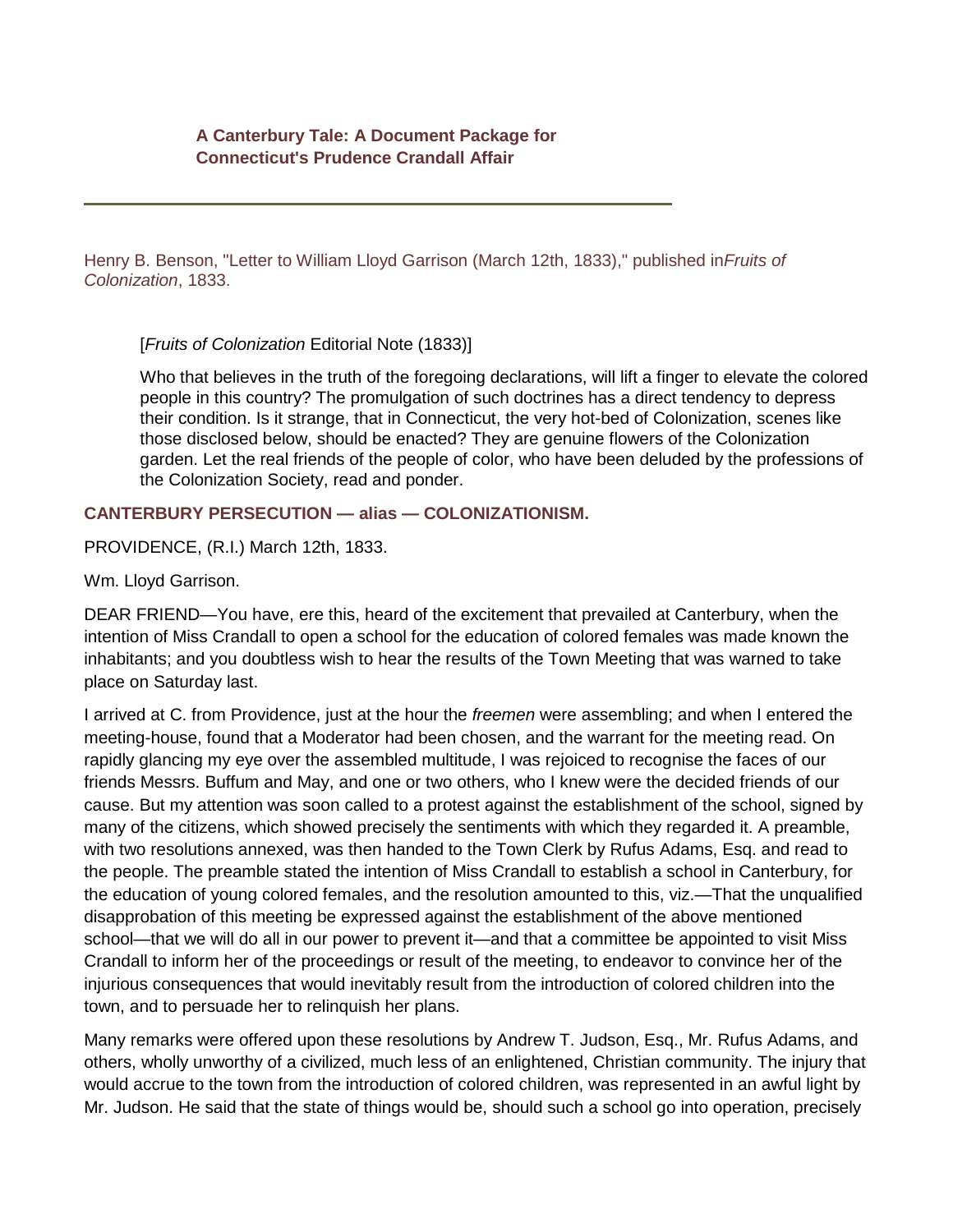as they now are in New-Orleans, where there is scarcely, said he, a *happy person*—that their sons and daughters would be forever ruined, and property be no longer safe. For his part, he was not willing, for the *honor* and welfare of the town, that even one corner of it should be appropriated to such a purpose. After the example which New-Haven has set, he continued, shall it be said that we cannot, that we dare not, resist? We tell those gentleman, said he, turning towards Messrs. Buffum and May, that the laws *shall* be put in force. I, for one, am happy to see the Rev. gentleman here, who has attempted to impose upon me, and seek my property, and rouse my feelings—I am happy he is here to hear me.

The feeling expressed by the citizens of New-Haven, in regard to the establishment of a College in that place for colored youth, was represented by him to be a feeling common in through-out the State; that it had been said that there was one town in Connecticut that was willing that a school of this kind should be established, and that was Union. He said there were about 75 voters in Union, and a freeman of that town told him a few days since that should Miss C. attempt to cross their line for the purpose of establishing a negro school, that every one of these voters would arrange themselves upon it, and if she gained admittance, it would not be until they were no longer able to defend themselves.

Mr. Judson farther stated that they had a law which would prevent that school from going into operation, the law that related to the introduction of foreigners—that it had been threatened that if they made use of that law, the constitutionality of it should be tried in the Supreme Court of the United States. Fellow citizens, let it be done. Are we to be frightened because Arthur Tappan of New-York and some others are worth a few millions of dollars, and are going to use it in oppressing us? No, I know you will answer, No.

Much more was said. Yes, much more was said. Shame, shame, shame to those gentlemen who had no more honor. The character, the motives of Miss Crandall, were basely misrepresented. And you will ask, was there no one to defend her? Yes, there was one, one, who though he did not seem altogether to approve of the school, had moral courage enough to defend her character against the base insinuations of those who had so much to say about foreign influence and oppression. That than was Mr. G. S. White, a tanner. He said the gentlemen were excited; and did not rightly consider what they were about to do—that the resolutions in themselves might be well enough, but he thought it going too far to bring up an old blue law to support them—-that that law never was intended, and never could be brought to bear upon the school in question. He did not believe that such a state of things would exist as Mr. Judson had represented, if colored children were admitted into the town; for, said he, Miss Crandall is a Christian, and the evening and morning prayer will daily ascend to the Father of mercies in their behalf, and he will vouchsafe his blessing.

Mt. White was continually interrupted by one Solomon Paine, who, whenever he attempted to defend the character of Miss C. desired the Moderator, Mr. Asahael Bacon, to call him to order: and this was promptly done. Indeed, sir, during the whole time that Mr. White was speaking, the house was in the utmost confusion:—and notwithstanding every liberty was allowed Mr. Judson and Mr. Adams, none at all was allowed him.

Miss Crandall sent in two slips of paper, requesting that Messrs. Buffum and May might be permitted to speak in her behalf. This seemed at once to arouse the feelings of the whole meeting, and Mr. Judson indignantly replied that he would not see the laws thus degraded and insulted; and if the Rev. gentleman and his associate attempted to say any thing, the law should be immediately put in force. Whether any vote was taken upon this subject, I cannot say; certain it is, that the gentlemen were not